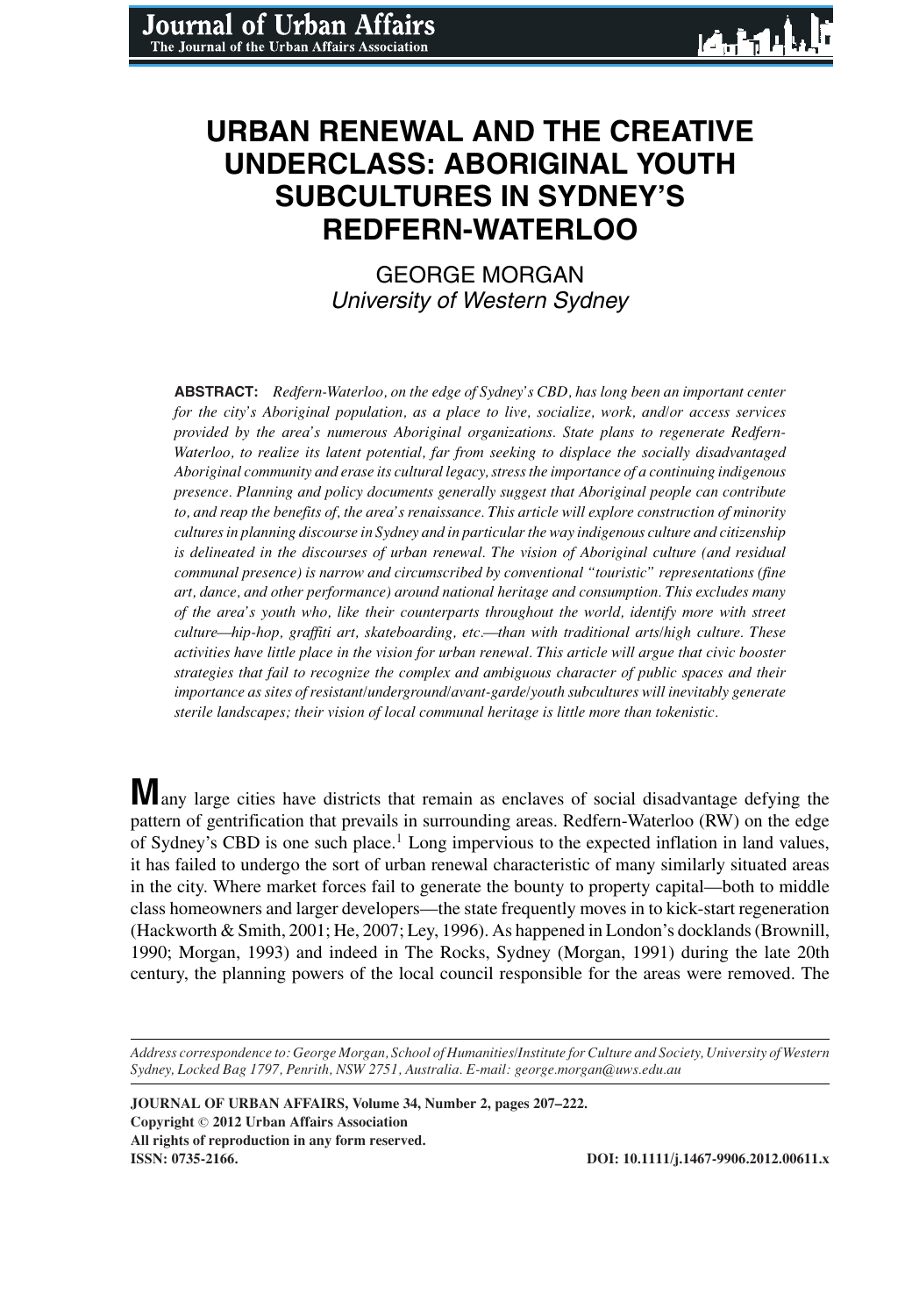Redfern-Waterloo Authority (RWA) was formed in 2004 to oversee a large-scale redevelopment effectively placing control of the area in the hands of the New South Wales (NSW) Labor government (which lost office in the March 2011 election) and specifically the Minister for Planning (Redfern-Waterloo Authority, 2007). Ostensibly moving to realize Redfern-Waterloo's latent potential in the interests of all citizens, the former government was amenable to the seductions of developers, particularly those who donated to party coffers (as was revealed by a series of scandals surrounding land development). Such liaisons have long been central to the processes where large cities change. Among academic commentators Smith (2002) in particular has stressed the aggressive character of recent gentrification as secured through state-capital alliances. Despite this, public authorities charged with undertaking urban renewal frequently have to deal with complex local cultural politics, to negotiate with residual communities in a way that was not so necessary in the wake of 20th century modernism.

In Redfern-Waterloo planners are compelled to acknowledging the significance of the Aboriginal people who have made the area the center of their metropolitan life as residents, or frequent visitors and activists/workers in many of the indigenous organizations based there. No plan to redevelop Redfern-Waterloo could afford to ignore postcolonial political dynamics, in an era where the celebratory mythology of settlement has been convincingly challenged by indigenous counter-narratives of invasion, dispossession, and genocide (Goodall, 1996; Reynolds, 1982). This is especially so in view of the fact that the growing number of affluent professionals who move to Sydney from overseas, many of whom are potential residents or workers in a gentrified Redfern, have little invested in the Australian national mythologies and are very receptive to the criticism of past treatment of Aboriginal people. Doing justice to the enduring presence of Redfern-Waterloo's disadvantaged indigenous minority, while at the same time laying the foundations for gentrification, provides authorities and developers with a complicated challenge.

In recent times much urban renewal policy has been influenced by the work of Florida (2002), who has argued that urban prospects depend on the presence of members of the creative classes: professionals, and in particular those engaged in developing new ideas/technologies or forms of symbolic and stylistic innovation characteristic of post-Fordism. While they can help to generate urban economic renewal, these people have to be wooed, Florida tells us, and they are likely to be attracted only to places that can accommodate their cultural and technological requirements (as well as needs for tolerance of social diversity). So in applying Florida's ideas urban policy makers have sought to assemble just the *right* combination of demographic ingredients (how many architects/web designers/jazz musicians/gay men are resident in the city?) in order to leaven the municipal loaf. This approach conserves the modernist centrality of the planner although it acknowledges that there are vernacular cultural processes that cannot be completely stage managed. Creative city planners view the creative class as the emergent community, providing the main source of economic and cultural dynamism. By contrast, long-term residents and workers are viewed as residual and culturally inert, tied to the declining occupations and ways of life of the Fordist era. They can only ever form a passive backdrop to the tectonic forces of urban change. In this article I will take issue with this characterization, arguing that far from being a passive remnant many members of established communities constitute an active force, a *creative underclass* engaged in resistant cultural practice that serves to undermine the processes of gentrification in their neighborhoods.2 This can take a range of forms and presents a political challenge for those who seek to manage this resistance.

In taking Redfer-Waterloo and, in particular, the Aboriginal youth of the area as my case study, I will argue below that the urban Aboriginal presence—particularly of youth—is *subcultural*, bearing little resemblance to conventional touristic visions of the indigenous, with all of its exotic implications. Their resistant cultural expressions are very difficult material for planners, bureaucrats and cultural managers to incorporate and defuse. While Redfern-Waterloo's fate may appear to be determined in a game played out by powerful economic forces and those who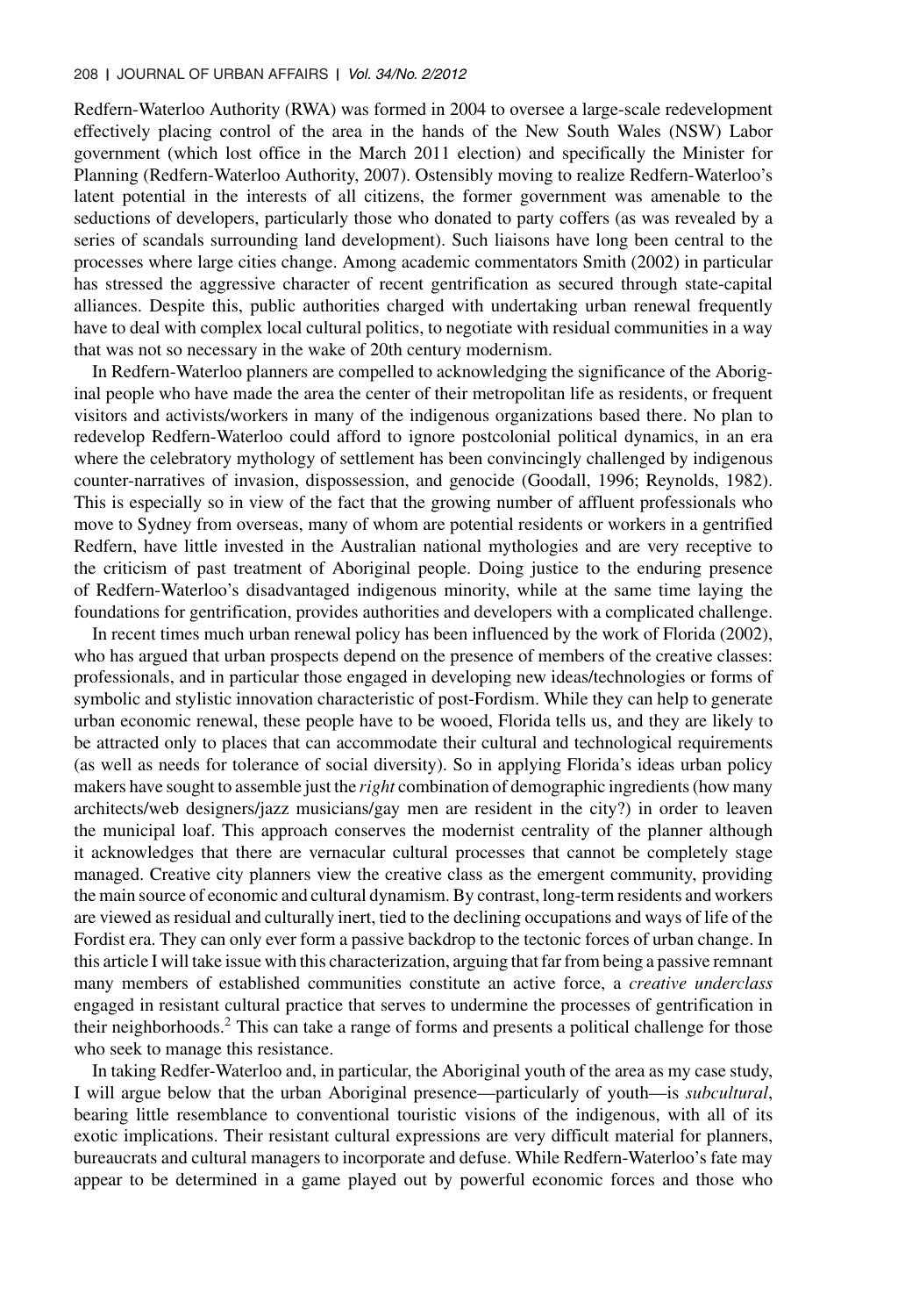represent their interests in the political field, the struggle over how Aboriginality is represented is playing a crucial role in the prospects for gentrification.

# **REDFERN-WATERLOO: SETTING AND CONTEXT**

The classification Aboriginal is an artifact of colonialism. Colonial authorities rarely acknowledged the distinctiveness of several hundred cultures and language groups that inhabited the continent prior to the establishment of British colonies from 1788. For much of the history since that point the great majority of Aboriginal people lived outside of cities and towns. Few enjoyed citizenship rights and those who lived on government reserves were subjected to intense and demeaning scrutiny and regulation of their domestic and family life. Many of those who came to the city during the mid-twentieth century were escaping intolerable conditions in rural areas, both official racist surveillance and diminished access to their traditional lands as several government reserves were closed on reduced in size. Much of this migration was not officially acknowledged. Until the 1960s the Aborigines Welfare Board of NSW administered indigenous affairs on the basis that those who moved into towns and cities implicitly agreed to assimilate and to renounce their indigenous ties. For much of the twentieth century, Aboriginal people were not separately enumerated in the Commonwealth Census and although it is true that some were prepared to "pass," and burn their bridges with indigenous communities, most were not. Those who continued to identify as Aboriginal sought out family and friends who were already living in the city including many of those who had been removed from their parents as children (the "Stolen Generation") and were in search of family members.

The history of Redfern-Waterloo (RW) is of an area of poor housing accommodating largely the Irish Catholic working class and, at various times ethnic minority groups (notably Lebanese). Importantly the area is the hub and center of the New South Wales urban Aboriginal community in the post–World War II period (Anderson, 1993; Morgan, 2006; Shaw, 2008). The coming together of indigenous peoples from different regions in the city laid the foundations for a larger post colonial consciousness and indigenous solidarity that transcended the particularities of place of origin. RW was the site in which stories were exchanged of common experiences of racism at the hands of authorities. Such exchanges were the foundation for the emergence of a Pan-Aboriginal politics and culture. RW was the site for the establishment of a range of important community and cultural organizations—the Aboriginal Legal Service, Aboriginal Medical Service, and the (now defunct) Black Theatre. From the late sixties RW became a hotbed of political activity, especially when the Black Power movement emerged in Australia to challenge the paternalism and liberalism that had characterized the administration of Aboriginal affairs. RW has long been (and remains) a meeting place, the symbolic heart of Aboriginal Sydney (Figure 1).

Access to affordable and adequate housing was long a problem for indigenous people in RW, and remains so. Chain migration to the area led to overcrowding in the run-down inner-city housing that provided the only genuine rental option. Few landlords and agents were prepared to accept Aboriginal people as tenants in anything but substandard housing. The neighborhoods in which Aboriginal people made their homes were often shared with members of the poor white working class—many from Irish Catholic backgrounds—and these districts were characterized by lively street culture and robust local social life. During the post-war decades RW developed a reputation as a rough area. Media reports of public drunkenness, violence and prostitution provoked considerable moral alarm and contributed to the public perception of Aboriginal residents as "fringe-dwellers" corrupted by modern society (Morgan, 2006, ch.3). By the 1970s, however, the emerging indigenous community politics challenged the stigmatized perceptions of Aboriginal districts of Australian cities (including Fitzroy in Melbourne and Fortitude Valley in Brisbane).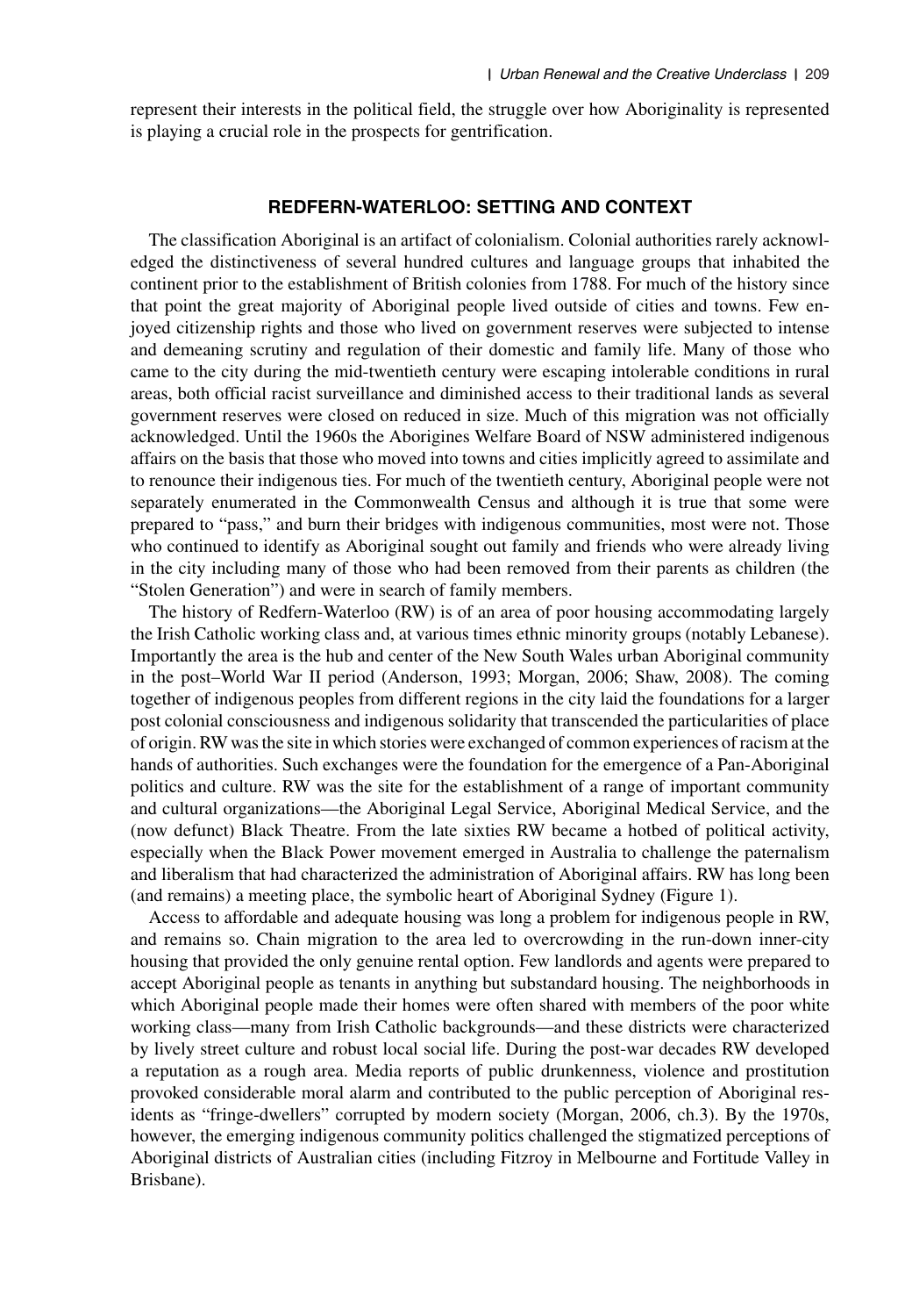

#### **Map Showing Redfern in Relation to Sydney Harbor and CBD**

In 1974, plans to redevelop the area around Eveleigh Street, Redfern for private housing led indigenous leaders to join with a group of local priests to petition the Federal Labor government, under Prime Minister Gough Whitlam, to set up an area of dedicated Aboriginal housing. The request was granted and the government purchased an area that became known as The Block and placed it under the control of the newly-created Aboriginal Housing Company. The original plans for redeveloping The Block were shaped by utopian principles—private gardens were to be turned into a communal green space and local decisions were to be taken by participatory democracy. This was the era of the counter culture, and Aboriginal activists saw the aspiration for alternative lifestyles and communal living as consistent with traditional Aboriginal social arrangements. The Block (which housed only a small fraction of the RW Aboriginal population) was a key symbolic space in the city, not just for those who lived there. The common ground around this area of housing has long been an important gathering place for Aboriginal people from Sydney and beyond.

But like many utopian visions the plans for The Block went awry. The Aboriginal Housing Company became mired in in-fighting and allegations of corruption. Crime levels rose and sparked periodic waves of zero-tolerance policing, which was culturally insensitive and heightened tensions between locals and authorities. The area became known as a center of drug dealing with high levels of addiction among young people. This was graphically and sensationally documented in media reports during the late twentieth century which revived popular fears about the "black ghetto," social decay, and disorder. For a long period the Aboriginal areas of RW resembled the classic depressed city fringe areas described in Park's classic concentric ring theory of urban development, amidst the comprehensive gentrification of surrounding suburbs (Park, Burgess, McKenzie, & Wirth, 1925).

During February 2005 a street riot erupted in RW, following the death of Aboriginal teenager TJ Hickey, that the local community believed had resulted from a police chase. The graphic media images of young people throwing bricks and Molotov cocktails at police brought to mind the riots of Brixton and Harmondsworth in Britain in the 1980s and Los Angeles in 1991. When in the wake of the troubles John Brogden the conservative New South Wales Opposition Leader called for the "slums" of RW to be bulldozed, and for the rioters to be dealt with severely, he joined a long line of moral entrepreneurs who have fulminated against the Aboriginal community in the area. Few urban minorities in Australia have been so feared or stigmatized for so long as the residents of RW.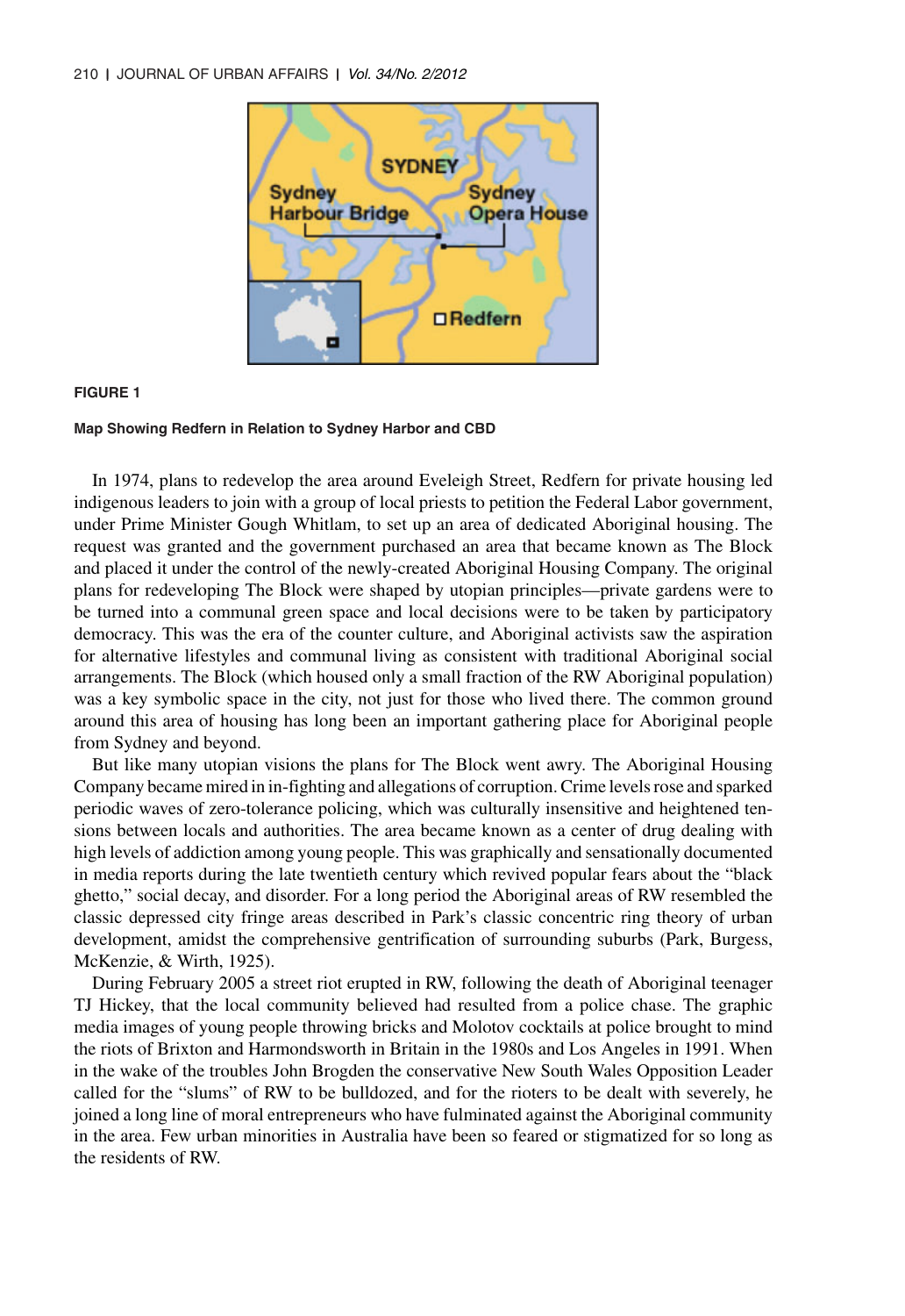In recent years all of the original housing in The Block has been demolished and the tenants relocated. This has happened in the context of a larger process of redeveloping social housing in RW and current plans indicate that the same number of indigenous households will be retained in this form of accommodation but that densities will increase substantially. This is consistent with the larger strategy of Housing New South Wales to enlist private capital to redevelop depressed public housing estates along "mixed tenure" lines. In late 2010 the New South Wales government announced that this would enable Redfern and Waterloo to be redeveloped to provide approximately 7,000 social, affordable, and private housing dwellings. The aim is to achieve a mix of 60% private and affordable housing dwellings and 40% social housing (Redfern-Waterloo Authority, 2010).

# **SHIFTING DISCOURSES OF URBAN RENEWAL**

What will be the fate of RW's Aboriginal residents as powerful forces gather to redevelop the area? How are they situated in the projections and plans? The role of the state in this process is not simply to manage the technical tasks associated with urban renewal but also to engage in the cultural politics of place making. The challenge of symbolically renovating areas of longstanding social tensions like RW can be formidable. In this section I will contrast two models of urban renewal: heavy-handed modernism, with its ambition for erasure of residual communities, buildings and landscapes, and the creative cities model that promotes local conservation and a more organic process of transition.

From the mid-twentieth century public authorities wishing to renovate and gentrify run-down neighborhoods would often set up urban development corporations which would take planning powers away from elected local authorities; develop a plan; undertake some token community consultation; offer tax breaks to investors; pull down old housing, factories and warehouses; relocate working class and minority communities to distant suburbs; and oversee the construction of office blocks or luxury housing. In this manner many blighted inner ring districts were incorporated into (or at least more functionally connected to) the Central Business District. Clearfell modernism is best illustrated in late 20th century London where the down-at-heel Docklands region, especially around Canary Wharf, was remade into the financial center of Europe. However, the state's role in civic remodeling is now much more complicated than previously, especially in times of recession. Economic restructuring, the emergence of the "new economy," and the changing dynamics of gentrification have undermined the approaches of 20th century modernist planning.

Globalization is the master code for urban renewal as large cities, particularly in the West, compete to woo transnational capital (Sassen, 1991). The aspiration to enhance Sydney's global status is central to the schemes for RW. The area falls within what is described as the "global arc"—stretching from Sydney's airport to North Ryde to the north west of the city—yet it remains disjointed from the remainder of this region, a maverick, resistant, and scruffy presence (Figure 2). While other comparable inner urban areas of Sydney have been comprehensively gentrified RW remains transitional. Its political incorporation into the city came with the closure of South Sydney Council and the assumption by the City of Sydney of responsibility for the area. The State government formed the Redfern-Waterloo Authority (RWA) in 2004 to oversee the area's redevelopment.

However, while some high-rise commercial developments are being built, RW's renewal is not simply a matter of incorporating the area into the adjacent Sydney CBD, much of which is comprised of relatively featureless, generic office buildings. In order to make the area attractive to the creative classes as a place to live and work, planners are forced to recognize—by contrast with 20th century modernist ambitions for standardization—that it is the distinctiveness of urban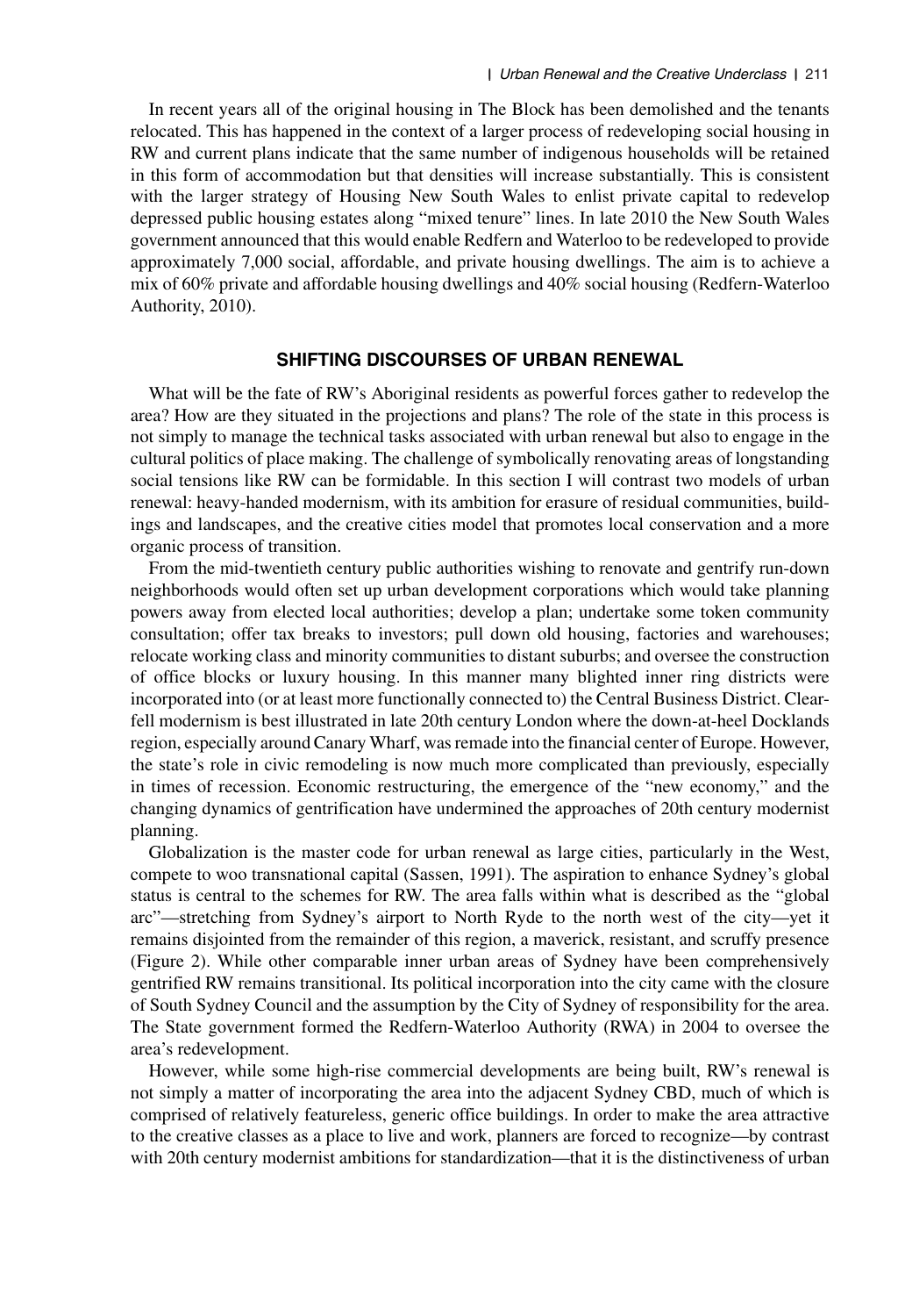

**Sydney's "Global Arc" (NSW Metropolitan Strategy http://www.metrostrategy.nsw.gov.au/dev/ ViewPage.action?siteNodeId=52&languageId=1&contentId=-1)**

districts that outsiders and newcomers most covet. Inner-city areas like RW also stand in stark contrast with post war suburban landscapes of malls and project homes with very little street life. The development of Sydney over the last twenty years has accentuated the symbolic separation of inner city and suburbs. The Sydney for tourists, creative classes, and new economy entrepreneurs is remote from the city lived in by most of the city's population. Policy makers are increasingly aware of the danger that local cultures and landscapes will be destroyed by ham-fisted modernization involving destruction of local cultures. The new planning discourses appear to offer residual communities a stronger foothold in areas that once would have been taken from them. Such an approach has influenced some of the policy documents about RW. The *Sydney 2030* plan the City of Sydney Council's vision for the next 20 years—acknowledges the dangers of clumsy development, recognizing that what is attractive about localities is their organic and multi-layered nature. These things cannot simply be concocted. As the *Sustainable Sydney 2030* plan recognizes:

Cultural quarters can also include residential and mixed-use quarters of some minority cultural groups... These quarters or precincts have generally grown organically over many years rather than being short-term regeneration activities. (Sustainable Sydney 2030 p.233)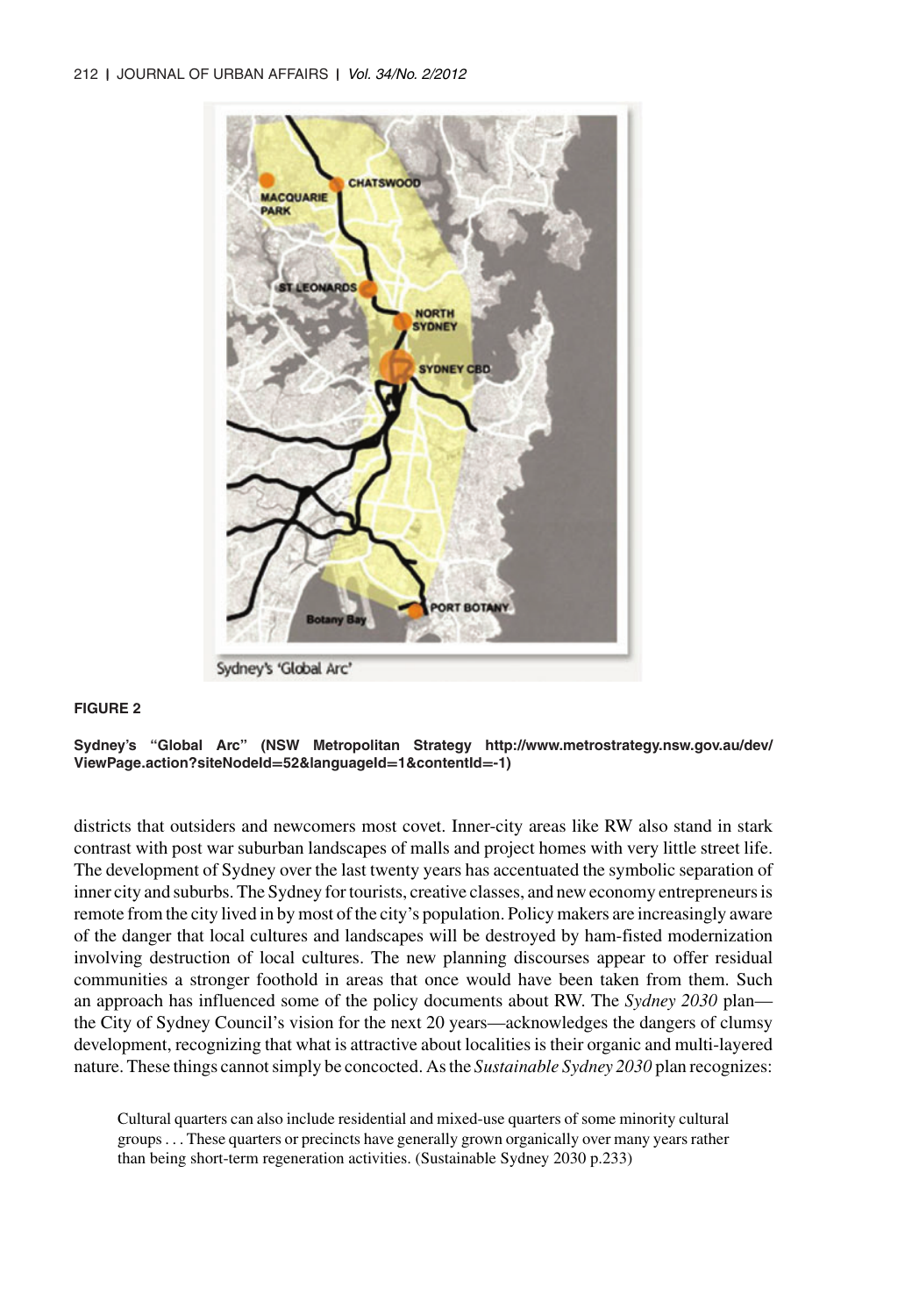So the new model of post modern urban regeneration is about recognizing that planners should tread lightly and treat residual communities respectfully, in particular the offbeat larger-than-life characters that populate transitional areas.

Ideas about the creative city stand in contrast with the dystopian visions of gated communities and the shrinking public realm offered by writers as diverse as Davis (1990), Sennett (1970), and Gleeson (2006). Their work describes a shrinking of the possibilities of social mixing. The modernist city involved a retreat from strangers, the confinement of the functions of life into controlled, surveilled, and increasingly privatized spaces, and what Sennett calls the intensification of domestic life and the purification of identity (1970). In his explorations of Los Angeles, Davis (1990) described the fortification of the spaces of consumption, work, culture, and family and the brutal exclusion of the underclass and the evacuation of public space. The fringes of the neo liberal city evoked by Gleeson (2006) in his book *Australian Heartlands* are populated by freeway conservatives who only emerge from their master-built estates in late-model cars to go to work in office blocks, patronize shopping malls, or participate in user-pays leisure facilities and who, by paying for their education and health care, evade the possibility of dealing with those who cannot afford to do so. Numerous commentators—including notably Robert Putnam (2000)—have documented the decline in neighborhood life and social capital in these circumstances.

But the creative city vision appears to offer a more optimistic view of the public realm and the possibilities of social mixing. Its advocates hold that in order for the peculiar alchemy of gentrification/renewal to be worked amidst the various social groups inhabiting depressed but up-and-coming neighborhoods something of the public realm must remain intact. Commentators on the contemporary symbolic economy (Lash & Urry, 1994; Shorthouse, 2004) stress the importance of places in which a symbiosis between culture and capital can emerge. Such places permit the creative classes to escape the generic places, the artifice of their existence, and re-engage with the lively cultural environment of the locality. They also permit the recruitment of creative people with entrepreneurial ideas to the post-Fordist economy, in which the value of commodities is based more on intellectual and symbolic inputs than on fixed capital, manual labor, and raw materials. Ley claims that in "post-industrial cities... the exaltation of representation over function is far from the ethos of the industrial city and its muscular modernism" (Ley, 2003, p. 2529).

## **ABORIGINAL YOUTH CULTURES AND GENTRIFICATION**

The idea of the creative city implies the possibility of conservation rather than wholesale modernist reconstruction, including the recognition of residual cultures and communities rather than their dissolution. So those who seek to bring such environments into existence must also represent the old communities to the newcomers. In gentrifying districts of Australian inner cities, the numerous migrant communities—in particular from southern and Eastern Europe, South East Asia and the Middle East—are often painted as a folkloric multicultural backdrop, rarely acknowledged as contemporary cultural subjects especially where they are socially disadvantaged. The creative city renovation appears to offer Aboriginal residents of RW better prospects of recognition than does slash-and-burn modernism, but it is only a particular vision of the Aboriginal presence that is foregrounded. This is consistent with the idea of indigenous Australians as cultural subjects but only in a very limited sense: as custodians of primordial traditions and as practitioners of fine and performing arts; a renovated and unthreatening vision of the first peoples. In this section I argue that young Aboriginal men in RW form a key part of the area's creative underclass. They engage in subcultural activities, influenced more by global youth cultures than Aboriginal traditions, and bear very little resemblance to the idealized Aboriginality that is marketed to tourists and other outsiders. Their identifications, street cultures and symbolic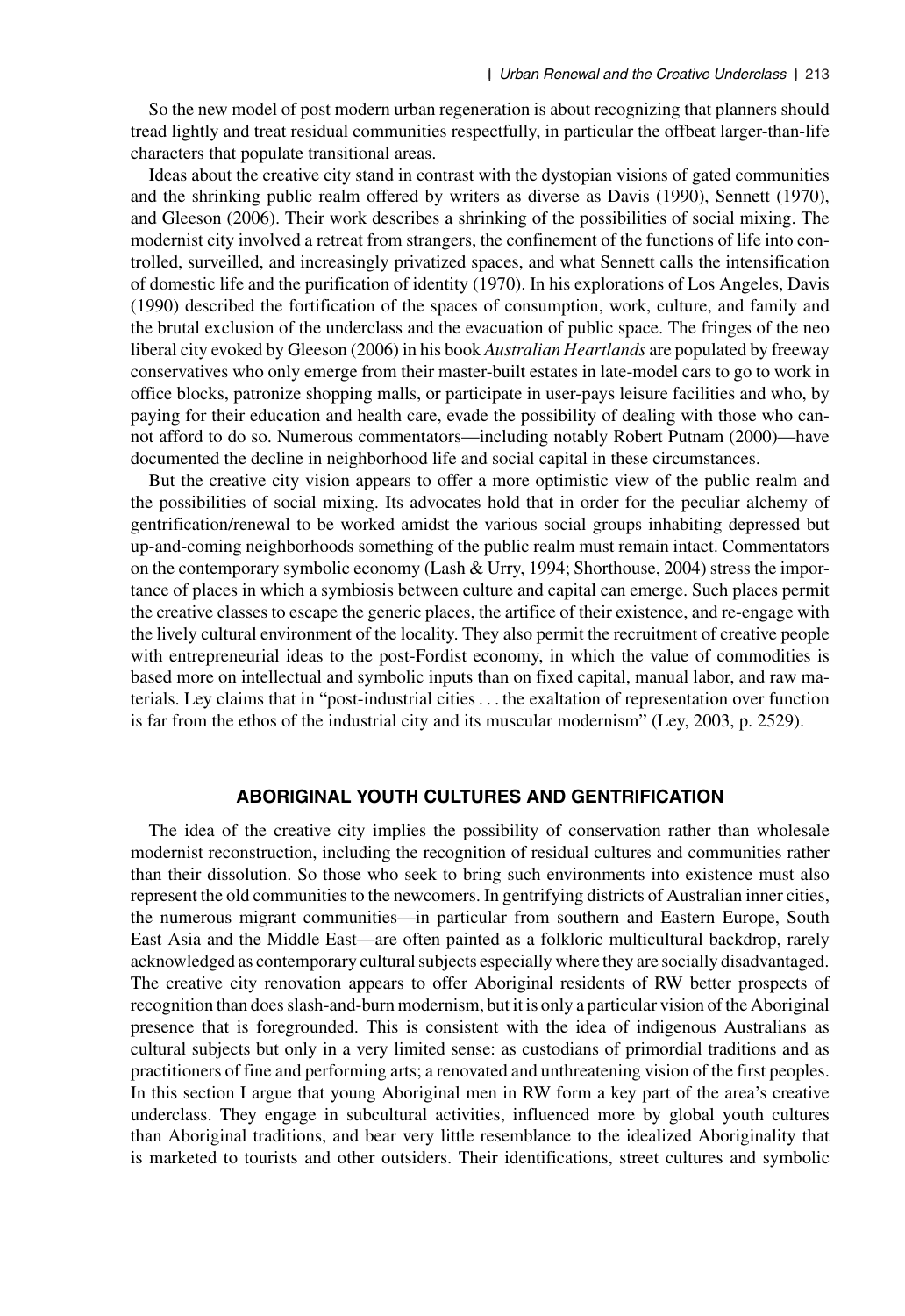

#### **Aboriginal Tent Embassy 1972**

creativity contradict the logic of gentrification. This research is based on semi-structured life history interviews conducted with sixteen young Aboriginal men in RW during 2009–10.

Indigenous youth have long been attracted to resistant cultural expression. Most of the young people who made their way to inner Sydney in the mid-twentieth century experienced a great sense of liberation. Many remember RW at this time as a place of the spirited Aboriginal gatherings that were held in pubs and clubs in the area (Plater, 1993). Although they often incurred the attention of local police—a pattern that has continued to the present day—the restrictions that were placed on young people in the city were much less stringent than those that they experienced in rural areas. The city provided a place not only where they could find better-paid jobs, but also where they could enjoy themselves free from the constraints which were imposed on them by the authorities, and indeed their own elders, back in their home lands.

In the period from the late 1960s, which saw the emergence of the politics of self-determination, young Aboriginal radicals from the RW were at the forefront of direct action and community campaigns. They took their lead from the Black Power movement in the United States and many adopted the dress, appearance and forms of speech from Afro-Americans who led the civil rights movement. Figure 3 shows young indigenous participants in the Aboriginal Tent Embassy protest of 1972,<sup>3</sup> sporting Afro hairstyles and performing Black Power closed fist salutes. There was a good deal of contact and cooperation, too, between Aboriginal and Native American organizations in this period.

Most Aboriginal youth who grew up in RW participated in street cultures. Several young men told me that their street provided them with an alternative education. Jez, $4$  in his mid-twenties, for example said:

... the only way I have learned about my culture, I mean living in Redfern you know it is an Aboriginal community and being a black fella ... I grew up on the street learning about the culture you know.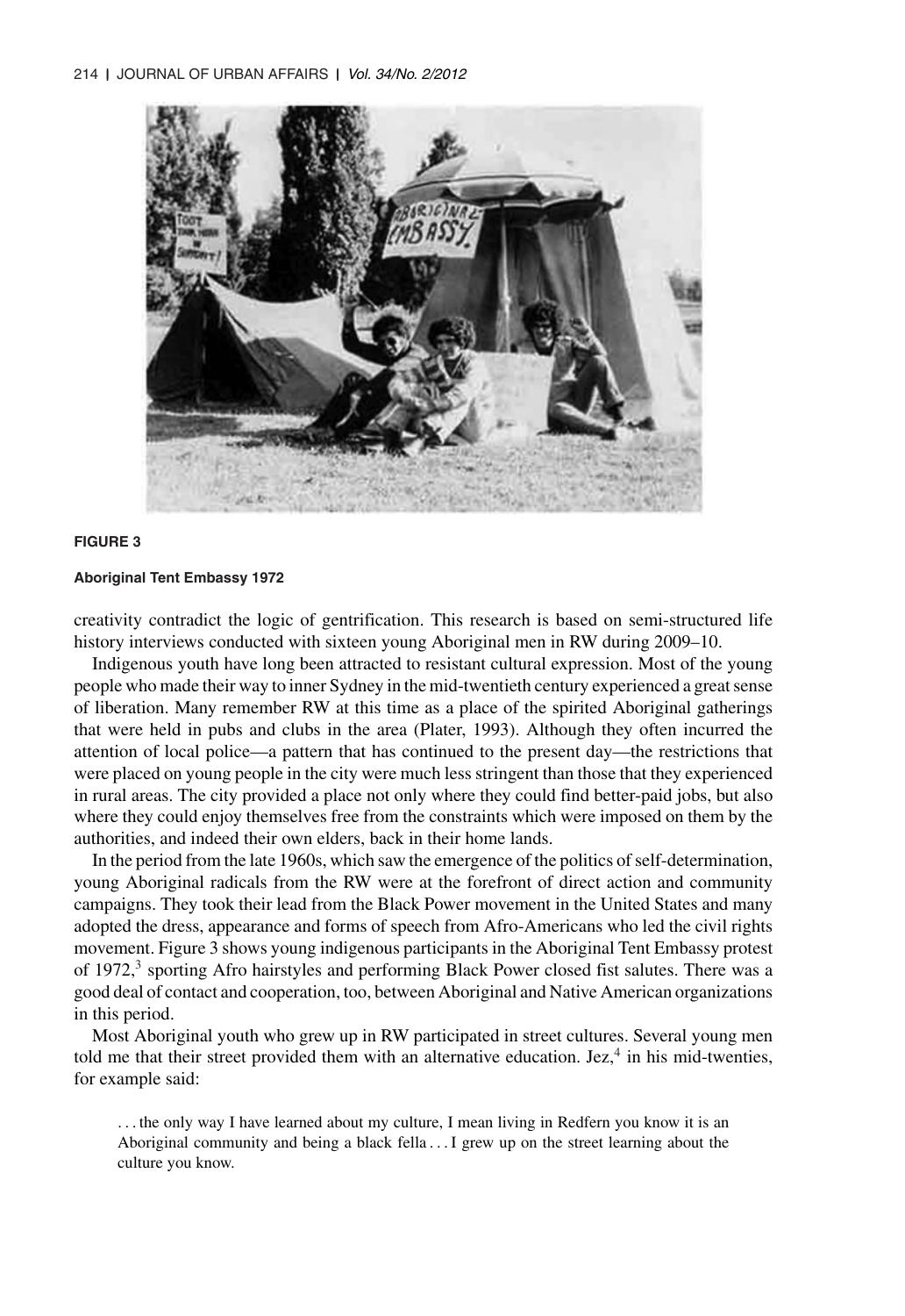Others told of how their sense of Aboriginality was strengthened upon moving to Redfern from other parts of Sydney or beyond. Richard in his late twenties recalled:

... growing up in the Western Suburbs [of Sydney] for me it was hard to really get a good grasp of my culture, it wasn't really until going to ...Redfern where I really got to learn a lot more about my culture, so it was really you know up to ... the age of eighteen where I got to really learn a whole lot more and really immerse myself.

While nonindigenous Australian suburban youth tend to be involved in collective activities in domestic spaces or key regional gathering places (especially shopping malls), Aboriginal youthful solidarities in RW are highly localized. The high level of relationship breakdown in urban indigenous families meant that many children grew up in households without fathers and with single mothers who found it difficult to monitor the activities of their children at all times. The majority of young people failed to complete high school and many were skipping school from an early age. After they left school there were few job opportunities for those without credentials, especially young men, in an area that had undergone rapid deindustrialization during the later decades of the 20th century. In these circumstances Aboriginal youth are particularly open to subcultural influences from the street.

Sociological interest in resistant youth street cultures can be traced to mid-20th century writers like Whyte (1943) and later Becker (1973). Theorists from the Birmingham Centre for Contemporary Cultural Studies wrote about youth subcultures in the seventies and eighties and were concerned with the role of territory and territorialization. John Clarke claimed that the English skinheads were using "magical" subcultural means to recover a lost community (Clarke, 1976). The decline of the ecology of the working class local culture based on a dovetailing of residential and workplace communities and the attenuation of opportunities available to young people produced a spectacular (and in some instances violent and xenophobic) subcultural repertoire. Cohen (1972) also explored the dynamics of subcultures in relation to the larger transitions in working-class life in postwar Britain. Subcultural constructions of place may be associated with violent reclamations of "turf" in response to gentrification and the attenuation of opportunities. Thus, it is with RW where Aboriginal youth—long marginalized and stigmatized—mark their territory through the repertoires of gang culture.

JT was part of this culture. Now in his mid-thirties, like many Aboriginal men, he has served time in jail. As a troubled Aboriginal youth in RW he eschewed conventional aspiration, dropped out of school, and became involved in street gangs:

In the Aboriginal community there wasn't many people working, ... but outside in the general population a lot of my friends worked ... I lost contact with them at a certain you know at an important stage ... at a time when I was going through my identity phase you know so I kind of stayed in the Aboriginal community.

JT suggests that the character of RW changed profoundly with the rise of the drug trade in the eighties, a development which had a corrosive effect on the Aboriginal community and led to the demolition of much of the housing in The Block and the relocation of residents (some to nearby public housing, others to regional, and suburban areas). When asked to contrast the RW of his childhood with today he responded:

the biggest change is the drugs and I was there from the start to the finish, I mean I can't say finish because it is still happening today but I was there before all the drugs were there on the street and I was there when it happened, that is the biggest difference ...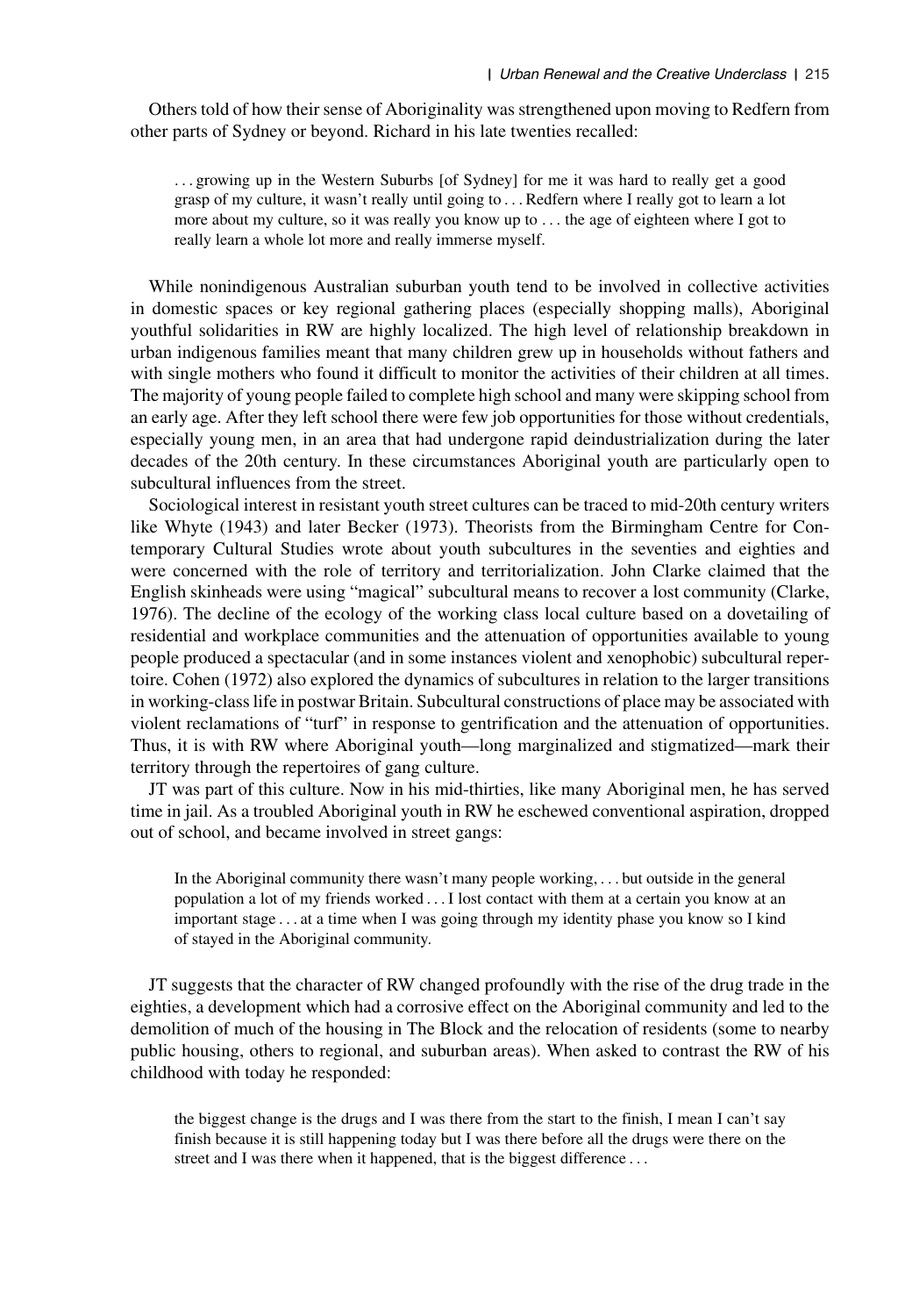#### 216 | JOURNAL OF URBAN AFFAIRS | Vol. 34/No. 2/2012

The state responded to the drug culture and the street resistance of Aboriginal youth with zerotolerance policing—as a long-term strategy to "clean up" RW. Intensive police scrutiny is the cause of much local resentment among Aboriginal residents, especially among young men who spend time on the streets. Greg, in his early twenties, describes having to endure such attention regularly:

Like one night we had come back from like because we go to the internet cafe ... come here to Redfern, and if the coppers see us we always get pulled over and get questioned for doing nothing ... we probably get pulled over two times in one night.

Such experiences are in part the reason why many Aboriginal youth embrace American hip-hop (Morgan & Warren, 2010). The declamatory and oppositional style and, in particular, the anger toward the police struck a chord. The idea that hip-hop was rooted in street culture, in tight-knit disadvantaged neighborhoods, like those in parts of South Central Los Angeles, resonated with many of those who had grown up in RW. Rick, in his early thirties, was from a poor family in the area and he grew up with hip-hop. His parents were political activists, and he spent time in jail as a young adult. The belligerent sentiments of West Coast rap struck a chord with Rick as with many of his peers:

I remember round about 87 or 88 ... the first NWA CD came out straight out of Compton and I remember I stole ... the tape and I heard what they were talking about and it just spun me out because these people were using a lot of profanity ... it was a bit of a revelation to me at the time, I remember being very naive when I was a child, even though I was very much aware of you know police brutality against me even at that age, I remember being assaulted by police at the age of seven and eight, but ... we just accepted that that was what coppers did to us.

Where his parents had been inspired by U.S. soul and reggae music in the sixties and seventies and by the radicalism of Black Power—Malcolm X, Louis Farrakhan, etc.—Rick was captivated by the resistant strains of Public Enemy and Niggaz Wit Attitudes (NWA). They described street conflicts, police harassment, and youth resistance. They provided a subcultural rationale for their situation and legitimized strategies of resistance.

The enthusiasm of Aboriginal youth for hip-hop has extended beyond listening to the music of others. RW has produced a thriving indigenous performance and recording subculture (as in other indigenous communities in Australia) much of which has yet to break through to the mainstream but has a significant online presence (see http://www.youtube.com/watch?v=\_BgWxSWiqxc). The community-access recording studio in the Redfern Community Centre is well used and there are regular outdoor performances. Aboriginal rappers like MC Wire, Brothablack, Street Warriors, and South West Syndicate have developed fan bases, and Redfern is the base for Gadigal Radio, an Aboriginal radio station, and Redfern Records, both of which support the indigenous music scene. Contemporary Aboriginal youth, especially young men, have embraced hip-hop culture, including graffiti art, much more than conventional indigenous modes of expression (Figures 4 and 5).

These are contemporary cultural forms with particular constructions of the idea of urban space as sites of the source of identifications, creative inspiration, and subcultural pedagogies. Many older Aboriginal people talk about Redfern in the language of land rights—constructing a (largely rhetoric and symbolic) Pan-Aboriginal claim that has no standing in native title law. However, the territorial constructions within youth cultures more closely resemble the semantic structures of locality found in hip-hop. The street, block, and hood are ideas that serve to organize solidarities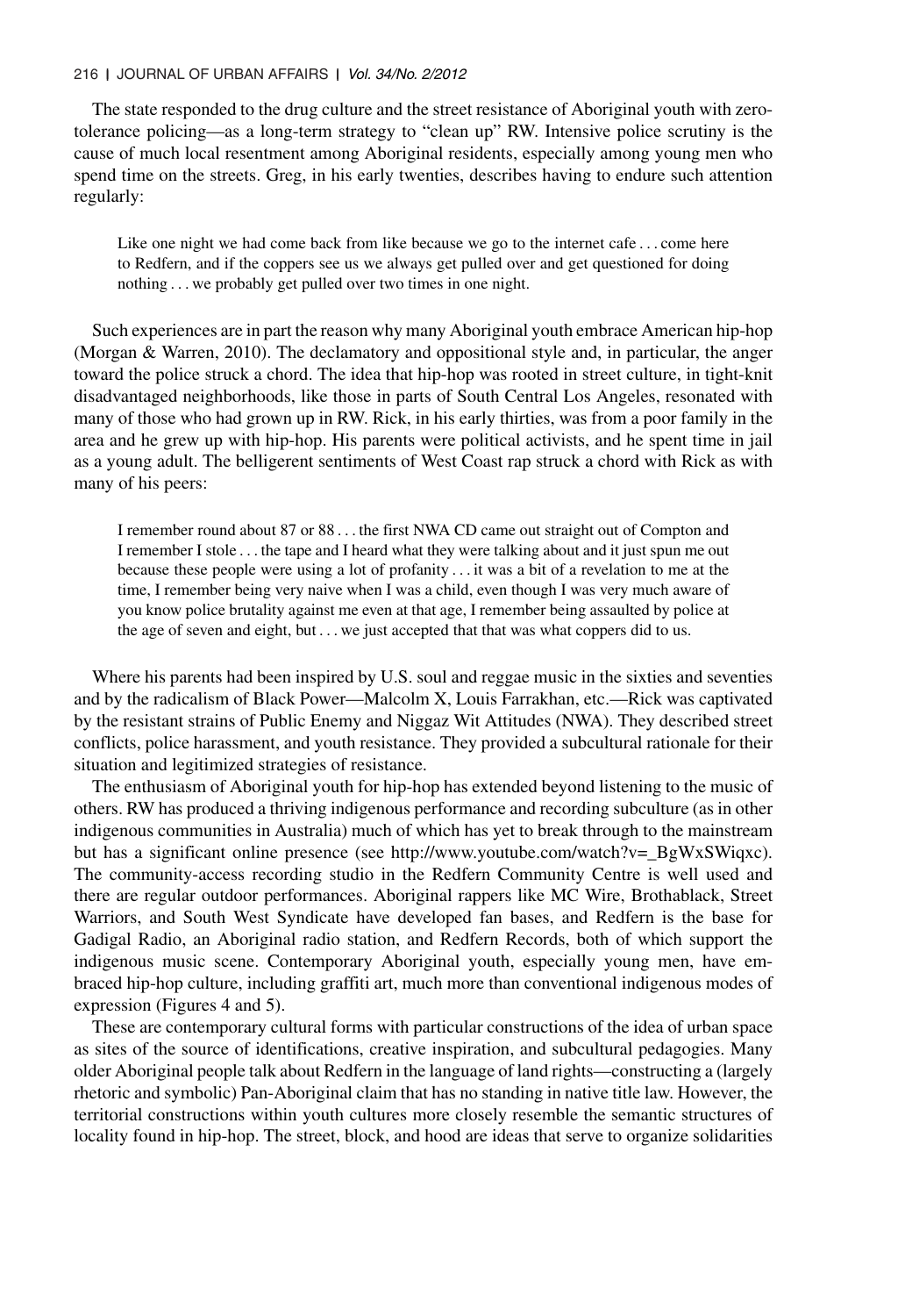

**Graffiti/Street Art in The Block**

![](_page_10_Picture_4.jpeg)

#### **FIGURE 5**

#### **Logo of Redfern Records**

and oppositions. They are very different from the idea of the cosmopolitan social gathering that is central to the notion of the creative city.

One of the key brokers of oppositional indigenous youth culture is world champion Aboriginal boxer Anthony Mundine, who trains in the gym run by his father on The Block. He is something of a folk hero among young indigenous men in RW, and one whose radical politics and belligerence toward white Australia has led to him being demonized in the media. As well as his sporting accomplishments (he was a rugby league star before abandoning the sport for boxing) Mundine has dabbled in hip-hop and used music to communicate his resistant message. He has embraced the "gangsta" image/aesthetic associated with ostentatious displays of wealth, belligerence toward authority, and parodying of American individualism. He is featured in the video for a single by indigenous hip-hop artist Joel Turner called "Knock U Out" and recorded his own single, "Platinum Ryder." The artwork for the record cover has numerous motifs connecting Mundine to a global subculture: subtitled "rags 2 riches," it depicts a row of high-powered "pimped" vehicles (including a Hummer), as favored by LA rappers, and depicts Mundine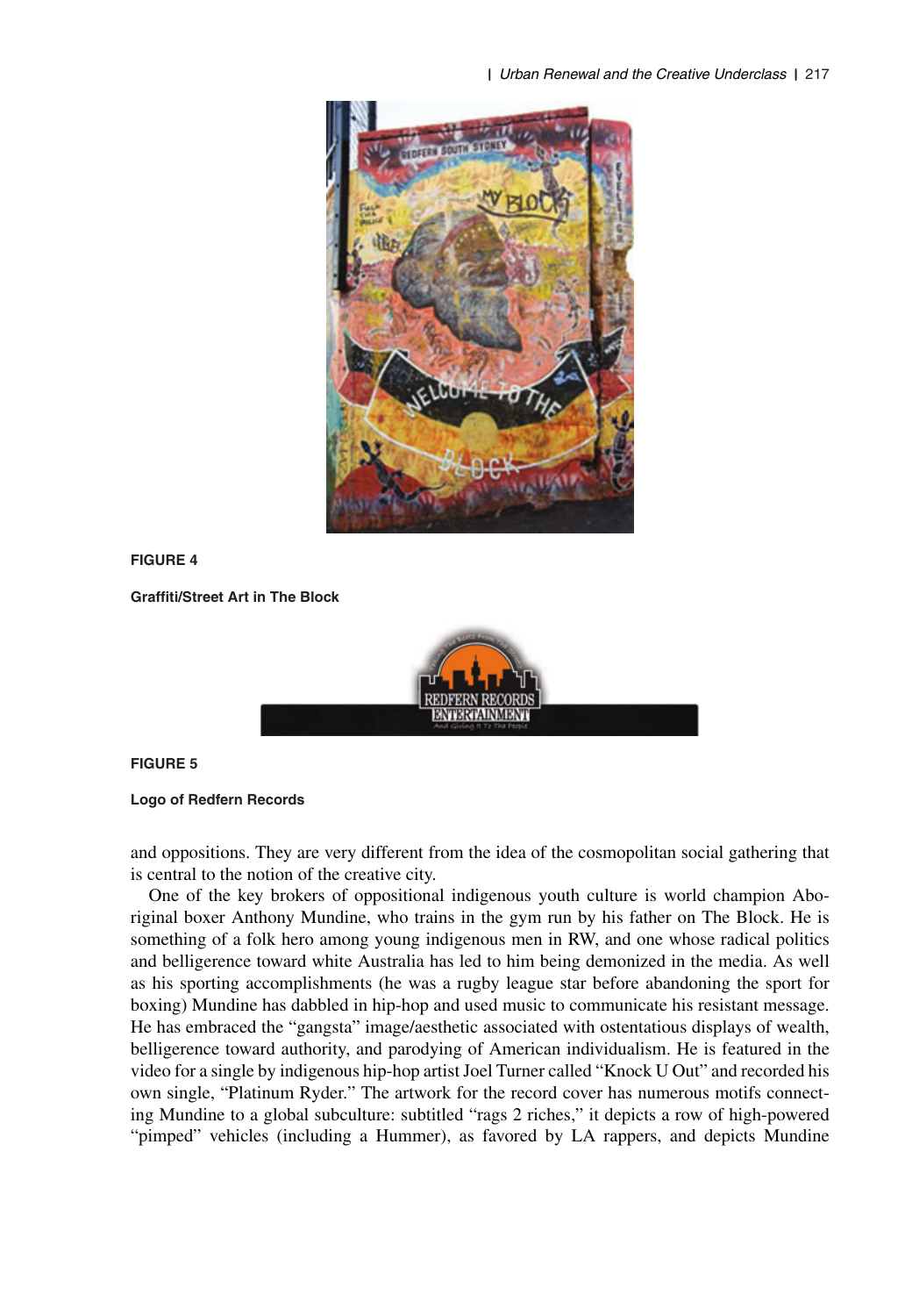![](_page_11_Picture_1.jpeg)

#### **CD Cover of Anthony Mundine's Platinum Ryder**

outlined in profile on the Aboriginal flag mural that marks the border of The Block (Figure 6). The film clip created controversy by depicting the burning of both the Union Jack and a photograph of Prime Minister John Howard. Like other aspects of his style, Mundine's engagement with hip-hop culture can be understood in terms of a spectacular performance of masculinity. This emphasis on a larger-than-life performance of the male self has its roots in impoverished African-American and Afro-Caribbean New York, but has been utilized and appropriated globally (Mitchell, 1996).

Like many young Aboriginal men, Mundine defines himself as a radical outsider to the imagined community of the nation. Exemplifying "protest masculinity" (Connell, 1995; Poynting et al., 2003) Mundine sets himself up to challenge some of the fundamental values of nation. A talisman for his indigenous brothers, Mundine is a polarizing figure, challenging the dominant construction of Australian settler masculinity around which national core values are built. He draws upon a range of influences, both local and global, to confront white Australia.

# **RENOVATED ABORIGINALITY IN REDFERN WATERLOO**

I have shown that indigenous youth have a long-standing active collective presence on the streets of RW. While street life is central to the vision of the creative city, it is a very different vision of public places to that informing indigenous youth culture—one of social mixing among diverse groups. The established Aboriginal youth street presence has the suggestion of ghetto territoriality signifying the threat of disorder or crime and discouraging investment in both commercial and residential property. The authorities have generally responded to this by coercive means but such an approach can be self-defeating, exacerbating tensions and disorder, and producing negative media representations that will further discourage gentrification. Urban renewal provides the state with a range of softer strategies to marginalize the creative underclass, using ideological means to reconstruct the image of RW. The processes by which urban environments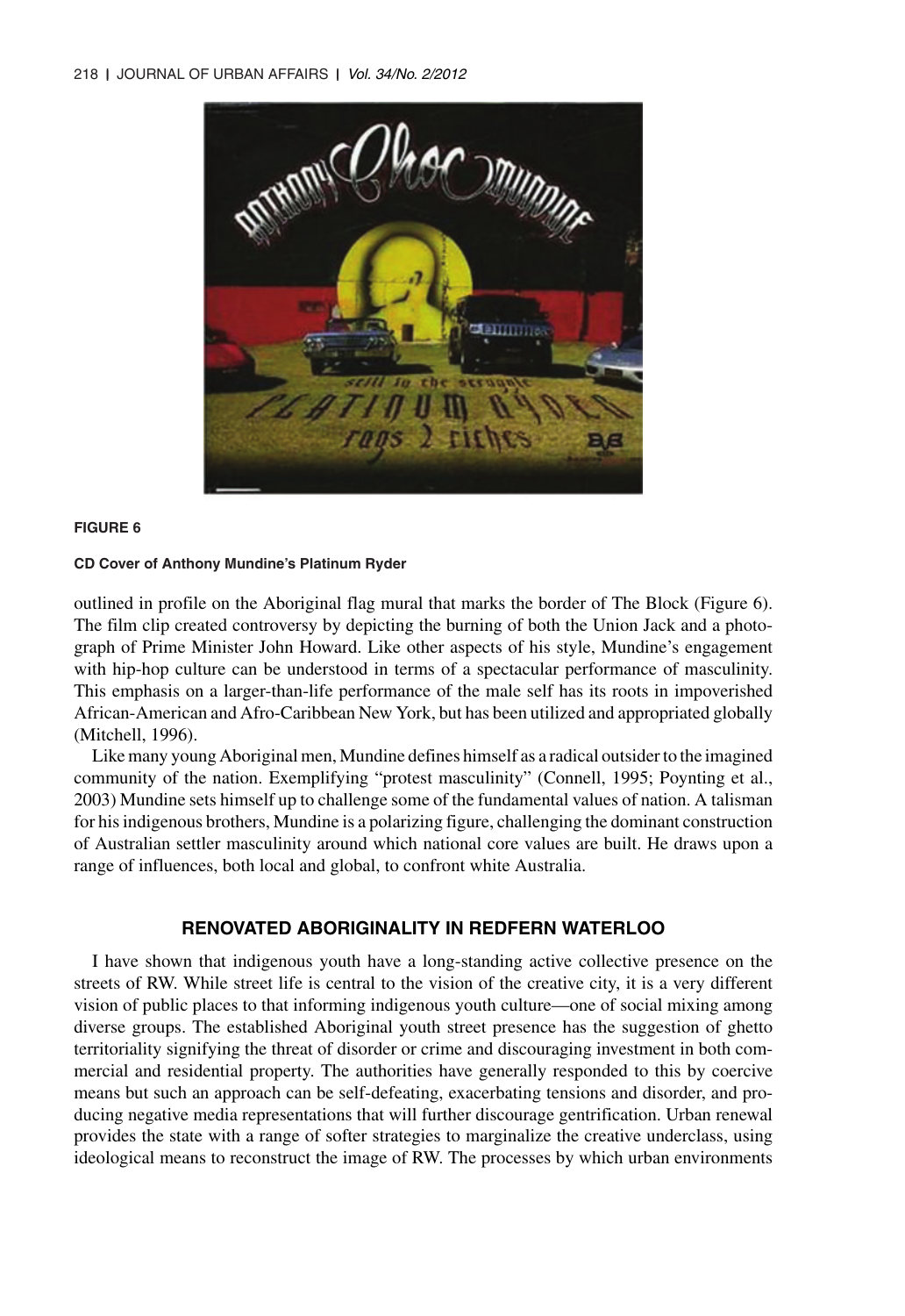![](_page_12_Picture_1.jpeg)

#### **Artist Depiction of National Aboriginal Cultural Centre**

are planned, designed, and constructed are laden with assumptions about the place and role of the people who will inhabit those buildings and spaces (Lash & Urry, 1994). The various planning instruments projecting the renewal of RW generally depict Aboriginal people as practitioners of arts/cultural industries and as guardians of ancient cultures. Such cultures are central to contemporary myths of national heritage, accord with the common romantic preconceptions that tourists hold of Aboriginality, and offer the promise that a local artistic renaissance will accompany gentrification. For example, a plan developed by the Sydney City Council refers to the need for collaboration:

A detailed indigenous cultural plan undertaken in conjunction with the Aboriginal community is required to provide a Blueprint for the celebration of Aboriginal heritage and to foster contemporary arts and cultural practice.

The proposals include the establishment of an "Eora Dreaming Trail" (named for the original tribal group inhabiting the Sydney Cover area) which will end in Redfern at a planned Australian Indigenous Cultural Centre: "a landmark public space and building to attract visitors and nurture cultural regeneration." Such institutions have the ideological effect of restoring a place for a wider constituency, situating it as part of the national heritage, and undermining local Aboriginality and Aboriginal constructions of RW in the process (Figure 7).

Such forms of recognition of Aboriginal culture do little to acknowledge contemporary indigenous symbolic expression, particularly as practiced by young people. Various public authorities (RWA, NSW State Government, City of Sydney Council) are encouraging Aboriginal people to contribute to the redeveloped landscape, but largely through the conventional and marketable forms of expression—art/artifacts/dance performance, etc.—that form the basis for the ways that tourists/outsiders conventionally engage with Aboriginal culture. Most young people are less interested in such forms of expression than they are in global cultures/subcultures. It is through these forms that they express their Aboriginality and they are as much a part of Aboriginal culture as traditional dot paintings or Dreaming stories. Such activities are resistant; they express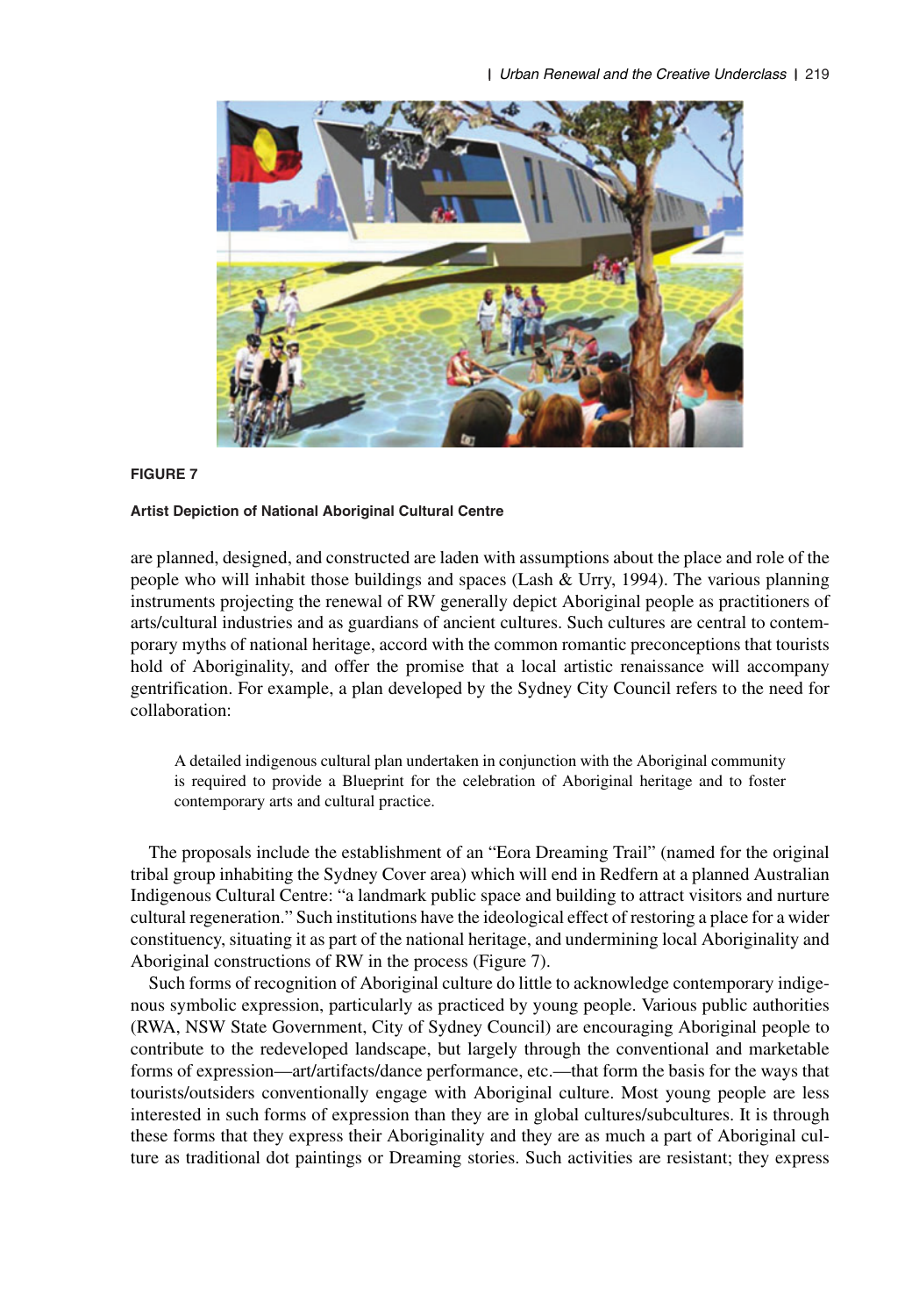social alienation, and are not easily assimilable in the cultural economy. They will resist being incorporated simply as part of the local flavor, a stereotyped picaresque backdrop for the larger drama of gentrification.

The recent changes to the Aboriginal districts of Redfern-Waterloo have profoundly changed the area's local ecology. Familiar gathering places have been redefined and the symbiosis between domestic and street space has been destroyed. With the housing in The Block now demolished, and new housing (including social housing) and commercial development planned, the relationship of Redfern, and the Aboriginal people of Redfern, to the wider metropolitan community will change profoundly. This has been deeply disturbing. As JT remarked:

... now all the houses have been knocked down and you know I struggle to deal with it when I see houses and families moving and houses getting knocked down, yeah it is like your home is getting knocked down. Your own home.

# **CONCLUSION**

When the contemporary state seeks to promote gentrification it cannot simply reconstruct neighborhoods as the tabula rasa of mid-20th century modernism. Rather, the creative city vision recognizes not just the idea of social mixing—a revived public sphere constituted through the particularities of place—but that residual communities will maintain an ongoing presence. Clear-felled modernist landscapes are much less appealing than culturally distinctive places, and advocates of creative city strategies argue that it is the particular chemistry of such places that encourages economic renewal. However, the process of representing and incorporating residual communities—particularly intransigent and disadvantaged communities—is complicated. I have demonstrated that young Aboriginal people are part of a creative underclass. They have a contemporary subcultural presence in RW that is not easy for the state to manage. Indigenous youth steeped in declamatory and iconoclastic street cultures are not easy to shoehorn into compliant roles in the renovated city. They do not identify with traditional symbols of Aboriginality around which the new tourist economy might revolve. Their culture is not easily commodified. They generally reject conventional aspiration and remain a drag on the process of gentrification and their presence appears dangerous and disruptive. The RW situation illustrates the importance of foregrounding social policies designed toward addressing the problems of socially disadvantaged urban minorities rather than dealing with them simply as an afterthought, an adjunct to the primary agenda of urban renewal.

**ACKNOWLEDGMENT:** The research for this article was funded under an Australian Research Council Discovery Grant. The author is grateful for the research assistance of Simon Jovanovic.

#### **ENDNOTES**

- 1 Redfern and Waterloo are contiguous districts each of which has significant indigenous populations and high levels of social disadvantage. It is common to refer to them as a single district and they are treated as such in state-led urban redevelopment plans. Census data greatly understate the extent of the RW's Aboriginal residents because many refuse to complete forms.
- 2 The term underclass is controversial. It has commonly been used to refer to those without steady employment living in depressed urban districts, many of whom rely on semi-illegal activities and on welfare to survive (Anderson, 1990; Wilson, 1987). In the United States, underclass is usually used to refer to black residents of depressed inner-urban areas, although in Australia such concentrations of poverty and (what has commonly been seen as) social dysfunction are also found in multiethnic outer suburban districts (Peel, 2003). Several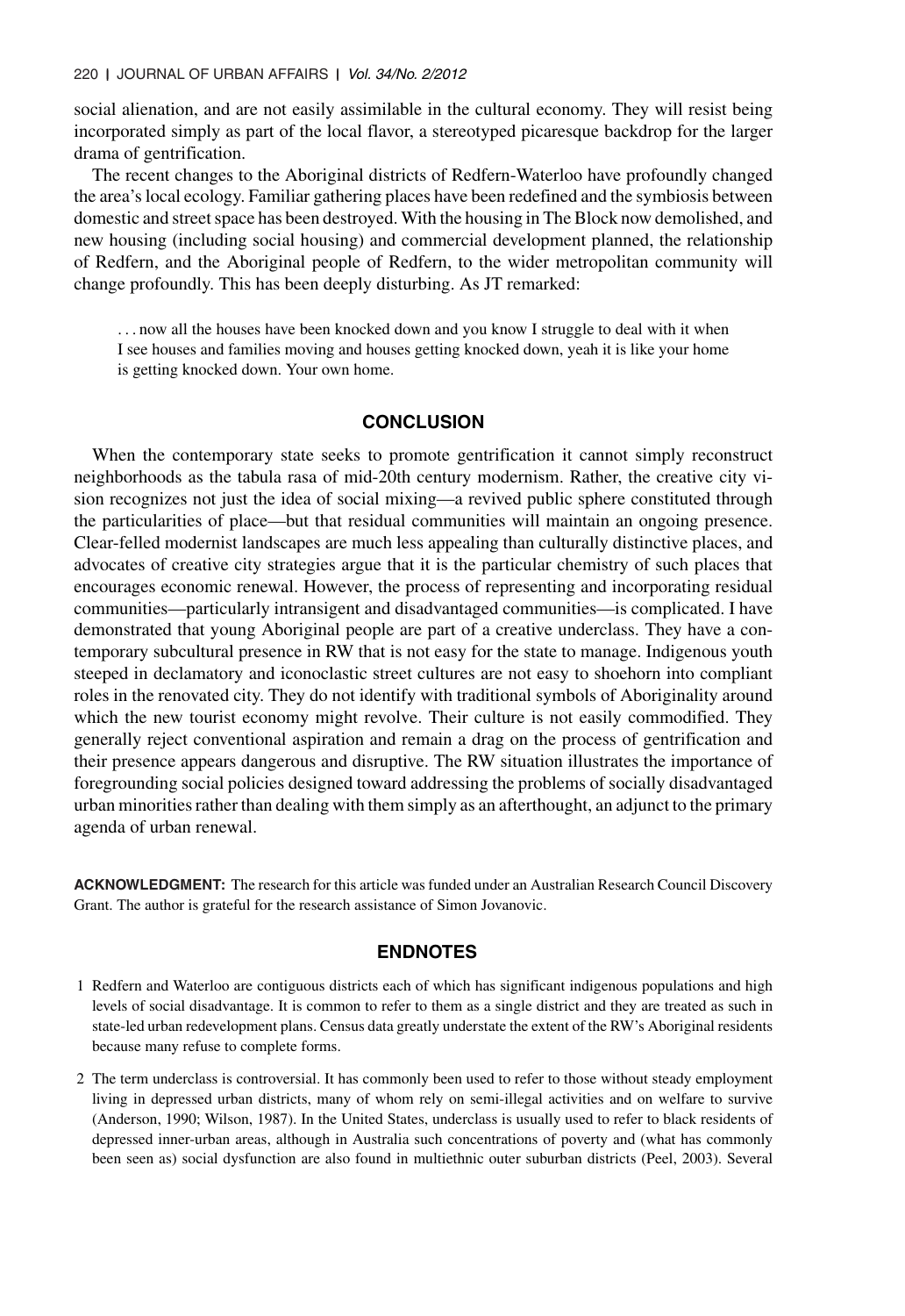commentators have rightly argued that the academic sociology of the underclass has been picked up by reactionary commentators intent on demonizing urban minorities—blaming them for their situation—and that the term has little value in grasping wider social and political relations (Gans, 1996; Wacquant, 2008), I use *creative underclass* in part polemically: to invert the conventional view of the urban poor as dysfunctional and inert; to reclaim the agency of marginal urban citizens; and to suggest that they are engaged in significant symbolic and political activities. It challenges the view of ghetto dwellers as abject/criminal/immoral, encouraging us to see them as authors of oppositional cultural practices and engaged with urban inequalities and change.

- 3 This protest took place in front of Parliament House in Canberra but involved many young people from RW.
- 4 All interviewee names are fictional.

# **REFERENCES**

- Anderson, E. (1990). *Streetwise: Race, class, and change in an urban community*. Chicago: University of Chicago Press.
- Anderson, K. (1993). Constructing geographies: Race, place and the making of Sydney's Aboriginal Redfern-Waterloo. In P. Jackson & J. Penrose (Eds.), *Constructions of race, place and nation*. London: UCL Press.
- Becker, H. (1973). *Outsiders: Studies in the sociology of deviance*. New York: Free Press.
- Brownill, S. (1990). *Developing London's Docklands*. London: Paul Chapman.
- Clarke, J. (1976). The skinheads and the magical recovery of community. In S. Hall &. T. Jefferson (Eds.), *Resistance through rituals: Youth subcultures in postwar Britain*. (pp. 99–102) London: Hutchinson.
- Cohen, P. (1972). Sub-cultural conflict and working class community. Working papers in cultural studies No. 2. Birmingham: University of Birmingham.
- Connell, R. (1999). *Masculinities*. Cambridge: Polity Press.
- Davis M. (1990). *City of quartz*; *Excavating the future in Los Angeles*. London: Verso.
- Florida, R. (2002). *The rise of the creative class*. New York: Basic Books.
- Gans, H. (1996). From "underclass" to "undercast." In E. Mingione (Ed.), *Urban poverty and the underclass* (pp. 141–152). Oxford: Blackwell.
- Gleeson, B. (2006). *Australian heartlands: Making space for hope in the suburbs*. Crows Nest, Australia: Allen and Unwin.
- Goodall, H. (1996).*Invasion to embassy: Land in Aboriginal politics in New South Wales, 1770–1972*. St. Leonards, Australia: Allen & Unwin in association with Black Books.
- Hackworth, J., & Smith, N. (2001). The changing state of gentrification. *Tijdschrift voor Economische en Sociale Geographie*, *92*(4), 161–177.
- He, S. (2007). State-sponsored gentrification under market transition: The case of Shanghai. *Urban Affairs Review*, *43*, 171–198.
- Lash, S., & Urry, J. (1994). *Economies of signs and space*. London: Sage.
- Ley, D. (1996). *The new middle classes and the remaking of the central city*. Oxford: Oxford University Press.
- Ley, D. (2003). Artists, aestheticisation and the field of gentrification. *Urban Studies*, *40*, 2527–2544.
- Mitchell, T. (1996). *Popular music and local identity: Rock, pop and rap in Europe and Oceania*. Leicester, UK: University of Leicester Press.
- Morgan, G. (1991). History on the rocks. In J. Rickard & P. Spearritt (Eds.), *Packaging the past; Public histories* (pp. 78–87). Carlton, Australia: University Press, Melbourne.
- Morgan, G. (1993). Frustrated respectability: Local culture and politics in London's Docklands. *Environment and Planning D; Society and Space*, *11*, 523–541.
- Morgan, G. (2006). *Unsettled places; Aboriginal people and urbanisation in New South Wales*. Adelaide: Wakefield Press.
- Morgan, G., & Warren, A. (2010). Aboriginal youth, hip hop and the politics of identification. *Ethnic and Racial Studies 34*, 925–947.
- Park, R. E., & Burgess, E. W., with McKenzie, R. D., & Wirth, L. (1925). *The city: Suggestions for investigation of human behavior in the urban environment*. Chicago: University of Chicago Press.
- Peel, M. (2003). *The lowest rung: Voices of Australian poverty*. Cambridge: Cambridge University Press.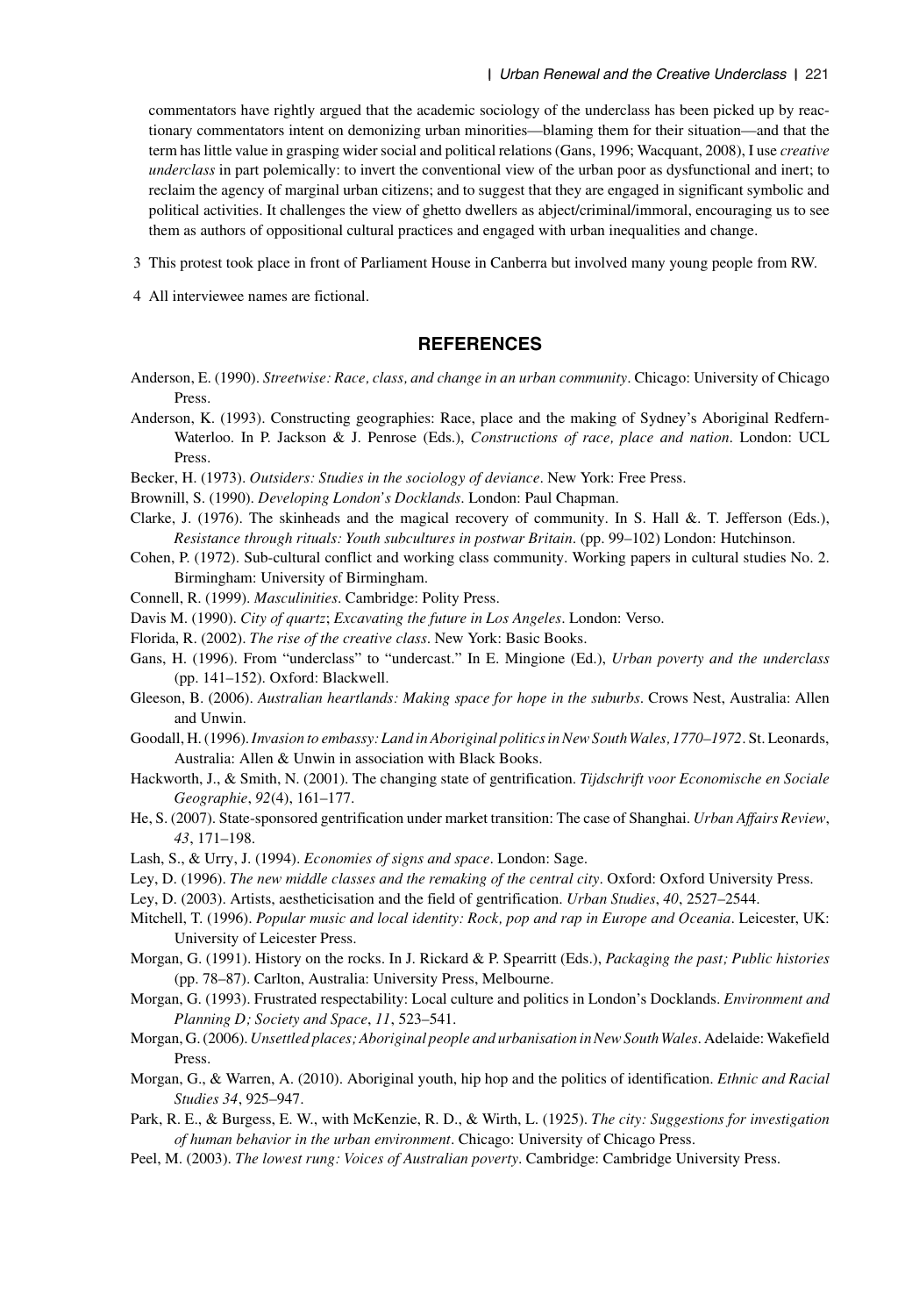- Plater, D. (Ed.) (1993). *Other boundaries: Inner-city Aboriginal stories: An Aboriginal history of the Leichardt municipality of Sydney*. Sydney: Leichardt Municipal Council in association with Jumbunna Aboriginal Education Centre, University of Technology.
- Poynting, S., Taber, P., & Noble, G., (2003). Lost between cultures or resisting racism? Second generation Lebanese immigrant young men in Sydney. *Palma Journal*, 9(1), 93–114.

Putnam, R. 2000. *Bowling alone: The collapse and revival of American community*. New York: Simon and Schuster.

- Redfern-Waterloo Authority. (2007). 2006–7 annual report. Available at http://www.Redfern-Waterloowaterloo. nsw.gov.au/other/rwa\_annualreport\_full\_0607.pdf (accessed April 12, 2011).
- Redfern-Waterloo Authority. (2010). Built environment plan stage 2. Available at http://www.redfernwaterloo. nsw.gov.au/bep2/index.php (accessed April 12, 2011).
- Reynolds, H. (1982). *The other side of the frontier: Aboriginal resistance to the European invasion of Australia*. Melbourne: Penguin.
- Sassen, S. (1991). *The global city: New York, London, Tokyo*. Princeton, NJ: Princeton University Press.
- Sennett R. (1970). *The uses of disorder: Personal identity and city life*. New York: Knopf.
- Shaw, W. (2008). *Cities of whiteness*. New York: Blackwell
- Shorthouse, J. (2004). The engineered and the vernacular in cultural quarter development. *Capital and Class*, *84*, 159–78.

Smith, N. (2002). New globalism, new urbanism: Gentrification as global urban strategy. *Antipode*, *34*, 427–450.

- Wacquant, L. (2008). *Urban outcasts: A comparative sociology of advanced marginality*. Malden, MA: Polity Press.
- Whyte, W. (1943). *Street corner society: The social structure of an Italian slum*. Chicago: University of Chicago Press.
- Wilson, W. (1987). *The truly disadvantaged: The inner city, the underclass, and public policy*. Chicago: University of Chicago Press.